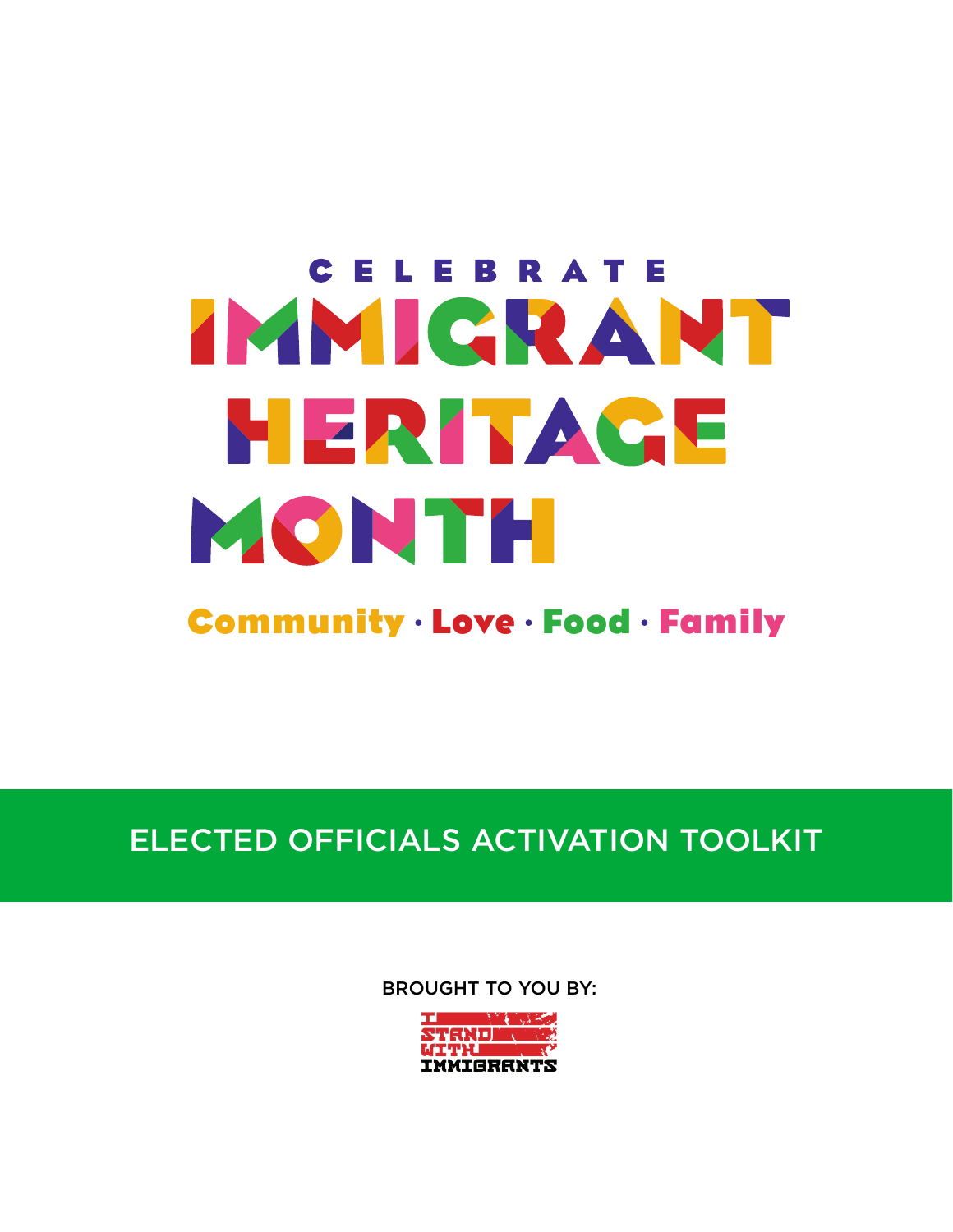Every June, Immigrant Heritage Month (IHM) provides people across the United States an opportunity to explore their own heritage, and #CelebrateImmigrants and the diversity that forms the unique American experience. Through digital activations, events and nationwide partnerships, we celebrate the contributions that immigrants have made, and continue to make, to our nation.

Over the past eight years, hundreds of community groups, elected officials, business leaders, artists, entertainers, and influencers representing all 50 states have come together to make IHM a success. As we celebrate our ninth year, we're looking forward to your partnership to make IHM2022 more impactful!

This toolkit provides various options for participation in Immigrant Heritage Month, as well as sample materials, including:

- Background on the I Stand With Immigrants Initiative and Immigrant Heritage Month
- Options for promoting your involvement in IHM and strategies to engage your constituents, including IHM events and social media
- Sample media advisory, press release, proclamation, and remarks

# **Elected Officials: Get Involved!**

# **There are many ways for you to get involved - take a look at the options below!**

- Sign or introduce a resolution or proclamation officially declaring June as Immigrant Heritage Month
	- [Here's a template!](https://docs.google.com/document/d/1kSZOI9IQC-54-DLDGRFoU7PTchOFSPtRLgvYobaH7sU/edit)
	- Since the inception of IHM, the White House, members of Congress, governors and mayors across the country have issued proclamations recognizing June as Immigrant Heritage Month!
- Participate in **social activations** throughout IHM. To facilitate the creation of social media content, this year's IHM will center around the following themes: **Community, Family, Food, and Love**. We'll provide guidance and suggested content throughout the month!
	- **Join the June 1 Digital Day of Action to help kick off the celebration**
	- Tell the stories of immigrants who have been on the front lines of the COVID-19 pandemic within your communities, or shine a light on how immigrants have played a crucial role in challenging times of the past
	- Announce your involvement in IHM on your social media platforms using our hashtags #ImmigrantHeritageMonth and #CelebrateImmigrants
	- Use your social media platforms to highlight your constituents' or staff members' immigration stories
- Include information about IHM in your newsletters, sharing IHM graphics and suggested social copy. Showcase the work you do with the immigrants in your

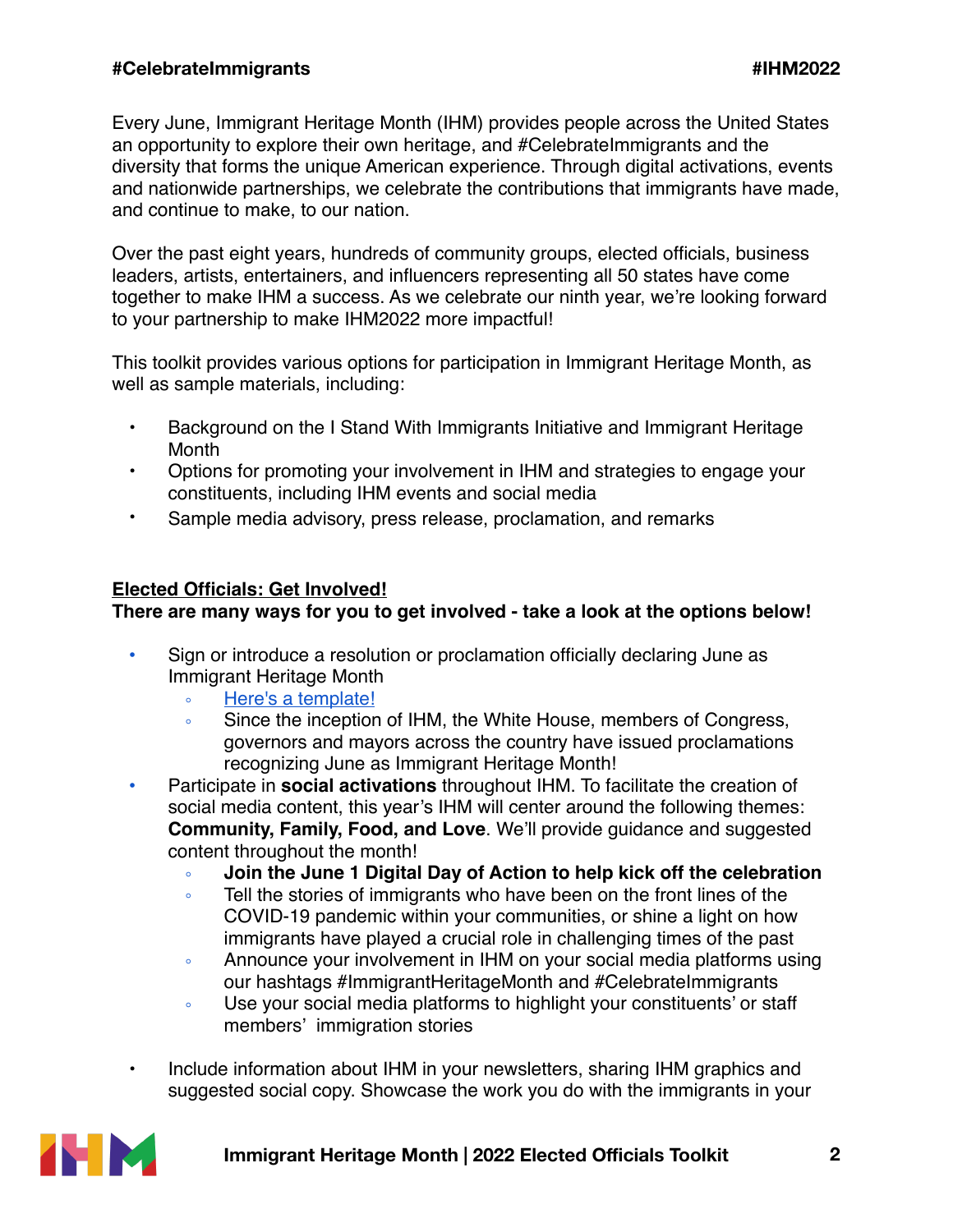district, or celebrating immigrant contributions to your community over generations, by posting on your website and social media platforms

- Use your imagination! Create something unique to your district.
- Issue a press release announcing your participation in Immigrant Heritage Month and why it is impactful for your district/community, specifically highlighting the contributions of immigrants working in essential frontline roles combatting the COVID-19 crisis
- Email your colleagues and constituents to **encourage others** to get involved publicly by supporting IHM
- **Host an event** in support of IHM. Here are some suggestions to help you plan:
	- Attend or speak at a naturalization ceremony
	- Host a roundtable to discuss the impact of immigrants in your district or community or host webinar for your local immigrant communities about resources available to help individuals and families affected by the COVID-19 pandemic
	- Invite immigrant entrepreneurs and leaders to be ambassadors to the local immigrant community
	- Host an immigrant food festival or create a list of local immigrant-owned and operated restaurants, and encourage the community to support these businesses
	- Offer a walking tour with historical narration of an immigrant neighborhood in your district; if appropriate, incorporate local immigrant businesses in the event
	- Partner with a local museum to host an exhibit of immigrant art
	- Offer a Commendation of Excellence/Proclamation for immigrants in your district
	- Host a Movie Night featuring a film or documentary highlighting immigrant directors or immigrant experiences
		- Optional: facilitate a post-screening discussion
	- Partner with local immigrant musicians to host an in person or livestream concert
	- Work with a local immigration organizations, community groups and constituents to help build attendance or attract press
	- Highlight immigrants who contribute to your district/community
	- Leverage existing holidays community events during the month of June, such as Father's Day (June 19) and World Refugee Day (June 20) by adding an #ImmigrantHeritageMonth lens
- Branding: Include the I Am An Immigrant, I Stand With Immigrants, or Immigrant Heritage Month logos and messaging in your communications - we are happy to share!
- Share any events you're hosting for the month of June and we will add to our events page for Immigrant Heritage Month on IAmAnImmigrant.com

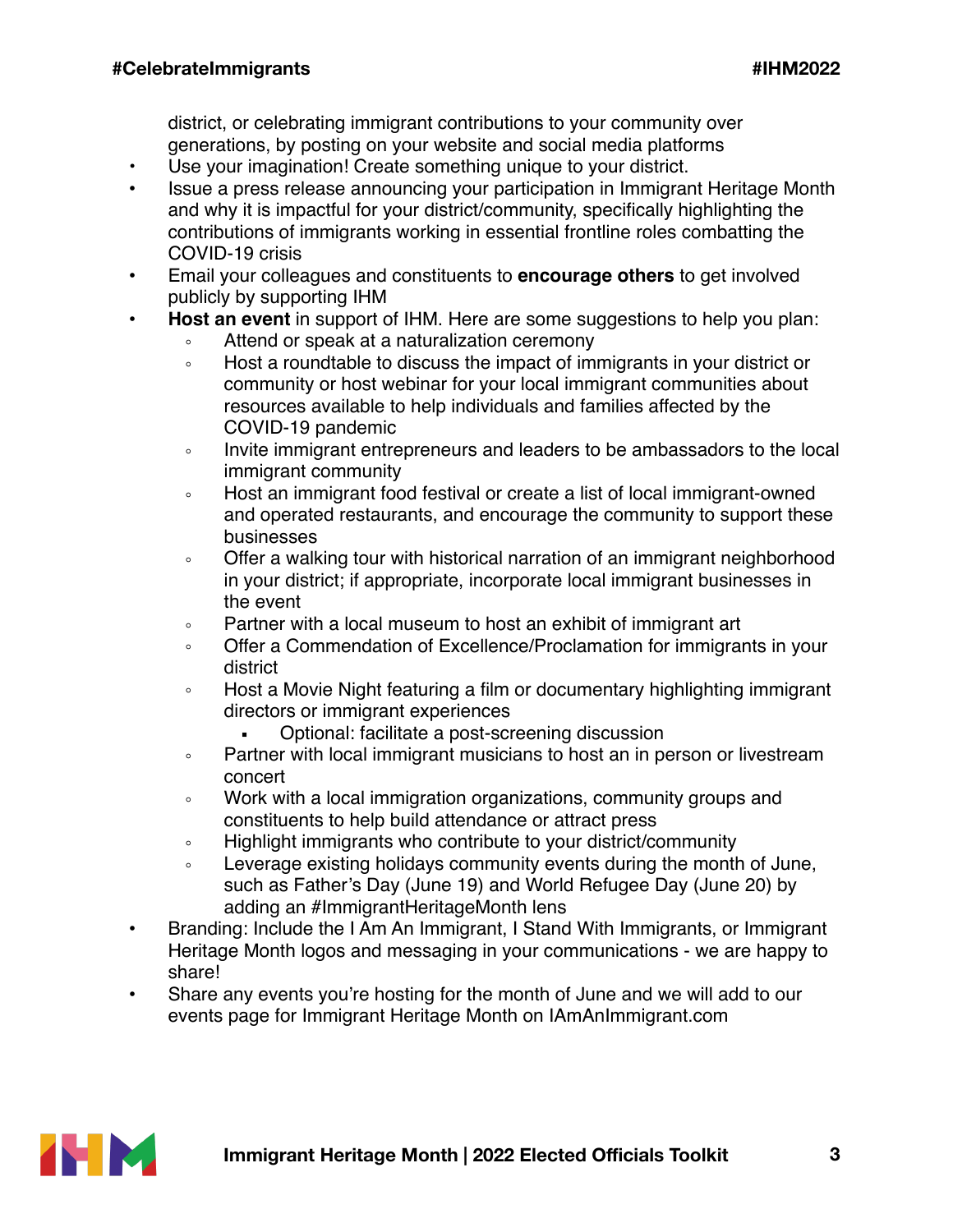# **BACKGROUND ON IHM**

**About Immigrant Heritage Month**: Immigrant Heritage Month (**IHM**) is a nationwide effort to gather and share inspirational stories of immigration in America held every June. **IHM** is powered by FWD.us and is part of an ongoing effort to empower immigrants and allies to share stories and drive action that demonstrate how immigration is good for our communities, economy, and country. IHM also works to provide new avenues for individuals and organizations to support immigrants in their communities and workplaces during June and throughout the year. For more information, visit IAmAnImmigrant.com.

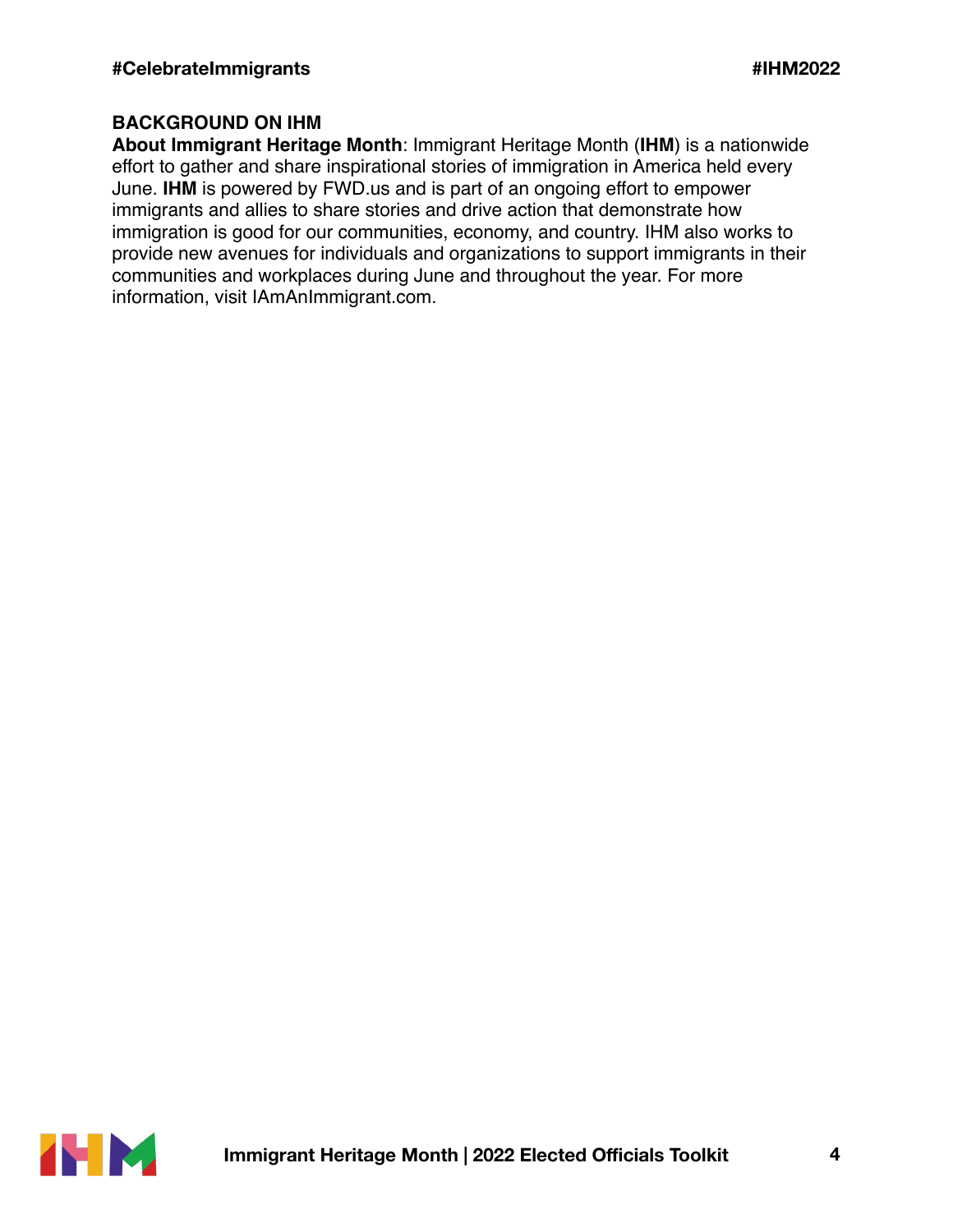## **MEDIA ADVISORY TEMPLATE**

[DATE]

PRESS CONTACT/NAME XXX-XXX-XXXX XXXXX@XXXXX.XXX

#### \*\*\*Media Advisory\*\*\*

#### **[NAME] WILL HONOR [LEADERS/COMMUNITY ORGANIZATIONS/BUSINESSES] FOR CONTRIBUTIONS TO CITY IMMIGRANT HERITAGE AND CULTURE DURING IMMIGRANT HERITAGE MONTH**

*Nationwide Effort of 'I Am An Immigrant' Campaign Includes Similar Events to Across the Country to Celebrate Immigrant Heritage Month*

CITY, STATE –NAME will honor [Leaders/Community Organizations/Businesses] for distinct contributions to CITY. The effort is part of a nationwide kick off of Immigrant Heritage Month, an initiative to gather and share inspirational stories of American immigrants, past and present.

| WHO:   | NAME<br><b>RECIPIENT #1</b><br><b>RECIPIENT #2</b><br><b>RECIPIENT#3</b><br>And many prominent members of the community |
|--------|-------------------------------------------------------------------------------------------------------------------------|
| WHAT:  | Remarks from NAME and participants                                                                                      |
| WHEN:  | <b>TIME</b><br><b>DATE</b>                                                                                              |
| WHERE: | LOCATION                                                                                                                |

For questions or to request an interview, please contact [PRESS CONTACT].

#### **PARTICIPANT BACKGROUND –**

[INSERT FULL LIST OF PARTICIPANTS AND ORG DESCRIPTIONS (ie why they are being recognized)]

#### **ORGANIZATION BOILERPLATE**

[PARTNER INSERTS THIS]

**ABOUT IMMIGRANT HERITAGE MONTH:** Immigrant Heritage Month (IHM) is a nationwide effort to gather and share inspirational stories of immigration in America held every June. IHM is powered by FWD.us and is part of an ongoing effort to empower immigrants and allies to share stories and drive action that demonstrate how immigration is good for our communities, economy, and country. IHM also works to provide new avenues for individuals and organizations to support immigrants in their communities and workplaces during June and throughout the year. For more information, visit IAmAnImmigrant.com.



## **Immigrant Heritage Month | 2022 Elected Officials Toolkit 5**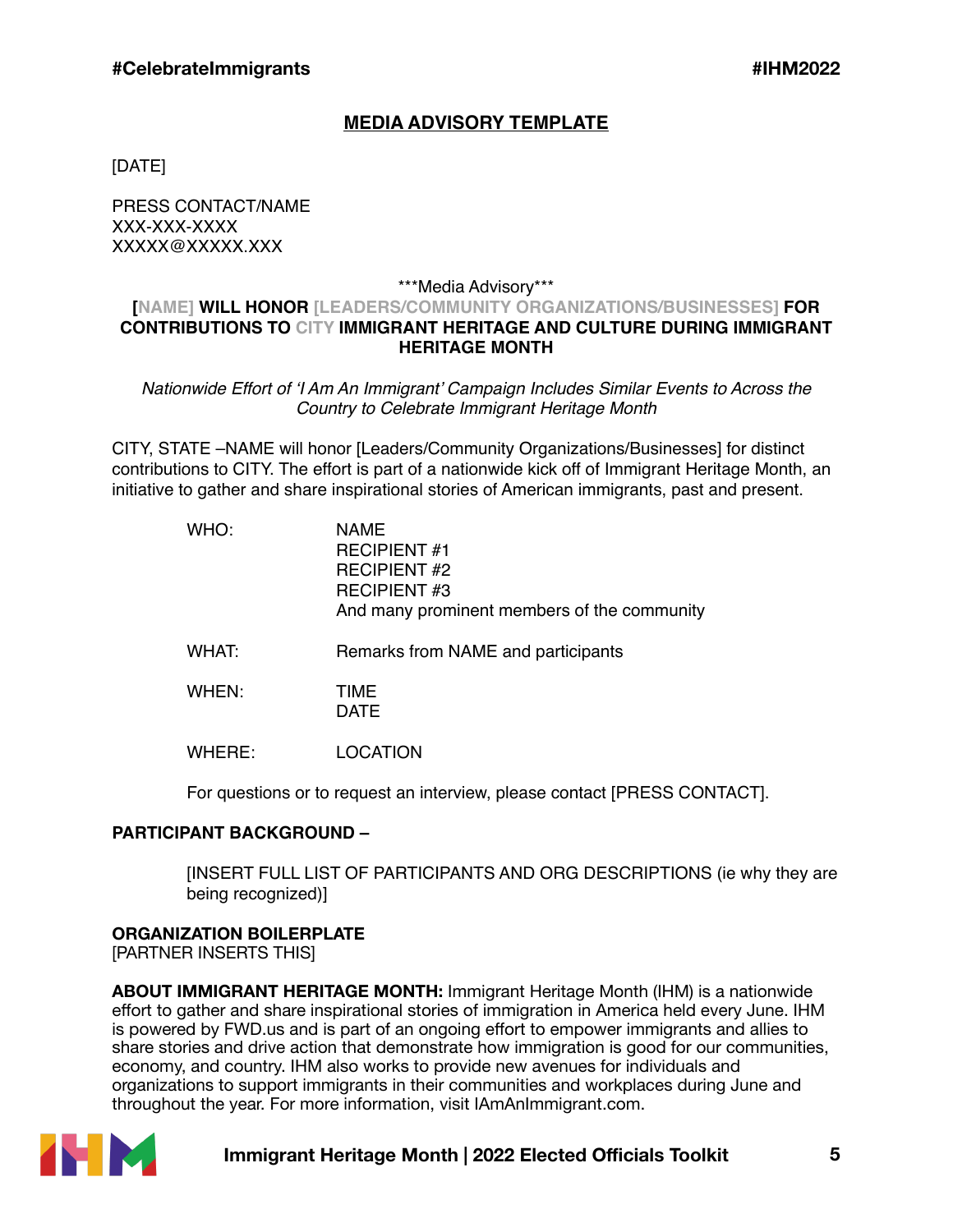# **PRESS RELEASE TEMPLATE**

[DATE]

PRESS CONTACT/NAME XXX-XXX-XXXX XXXXX@XXXXX.XXX

\*\*\*Press Release\*\*\*

#### **NAME HONORS [LEADERS/COMMUNITY ORGANIZATIONS/BUSINESSES] FOR CONTRIBUTIONS TO CITY IMMIGRANT HERITAGE AND CULTURE DURING IMMIGRANT HERITAGE MONTH**

*Nationwide Effort of 'I Am An Immigrant' Campaign Includes Similar Events to Across the Country; National Leaders Speaking Out; and Launch of 9th Annual Immigrant Heritage Month in the US*

CITY, STATE – Today Mayor [Congressperson/etc] NAME honored three [Leaders/Community Organizations/Businesses] for distinct contributions to CITY. In [THEIR] remarks, [THEY] walked through how each contributed to the character of CITY – culturally, economically and historically – and made the city what it is today. The effort is part of a nation-wide kick off to Immigrant Heritage Month, an initiative community organizations, elected officials, corporations, media outlets, athletes, artists and thought leaders to gather and share inspirational stories of American immigrants.

#### RECIPIENTS:

- RECIPIENT #1
- RECIPIENT #2
- RECIPIENT #3

*[Full details on participants and organizations included below.]*

NAME spoke about the importance of immigrants in providing the cultural foundation for CITY's development and how the city's many distinct immigrant communities continue to [[character of the city]]

#### *QUOTE UNIQUE TO CITY OR DISTRICT*

#### **PARTICIPANT BACKGROUND –**

[INSERT FULL LIST OF PARTICIPANTS AND ORG DESCRIPTIONS (why they are being recognized)]

#### **ORGANIZATION BOILERPLATE**

[PARTNER INSERTS THIS]

**ABOUT IMMIGRANT HERITAGE MONTH:** Immigrant Heritage Month (IHM) is a nationwide effort to gather and share inspirational stories of immigration in America held every June. IHM is powered by FWD.us and is part of an ongoing effort to empower immigrants and allies to share stories and drive action that demonstrate how immigration is good for our communities, economy, and country. IHM also works to provide new avenues for individuals and organizations to support immigrants in their communities and workplaces during June and throughout the year. For more information, visit IAmAnImmigrant.com.

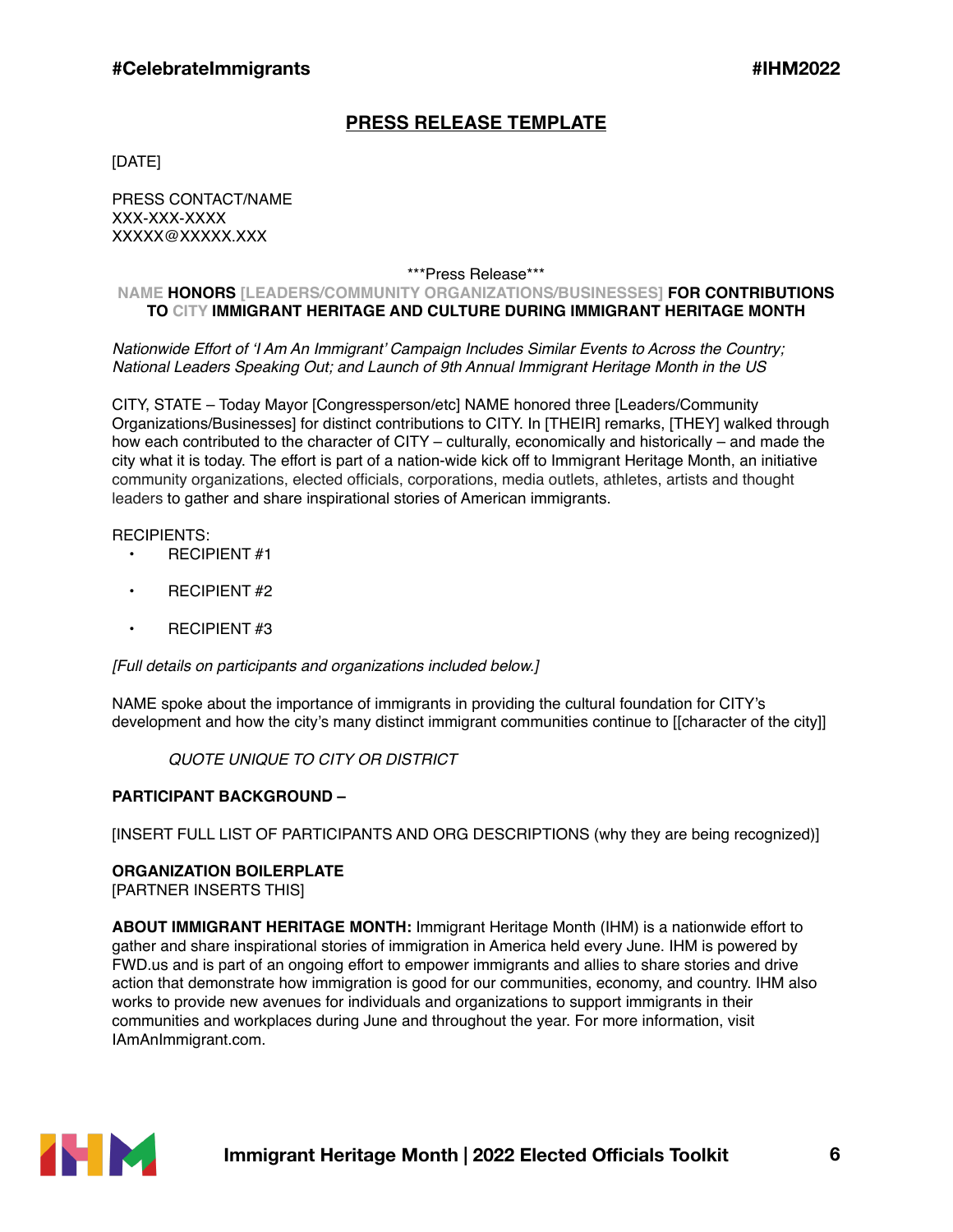# **SAMPLE IHM PROCLAMATION (For City/State)**

Whereas generations of immigrants from every corner of the globe have built our country's economy and created the unique character of our nation;

Whereas immigrants continue to grow businesses, innovate, strengthen our economy, and create American jobs in [DISTRICT/STATE];

Whereas immigrants have provided the United States with unique social and cultural influence, fundamentally enriching the extraordinary character of our nation;

Whereas immigrants have been tireless leaders not only in securing their own rights and access to equal opportunity, but have also campaigned to create a fairer and more just society for all Americans; and

Whereas despite these countless contributions, the role of immigrants in building and enriching our nation has frequently been overlooked and undervalued throughout our history and continuing to the present day:

**Now, therefore, be it resolved** by the [BLANK] assembled, that June 2021 is designated as "Immigrant Heritage Month."

*For information on the impact that immigrants have in your state, please click here: [The Economic and Political Impact of Immigrants, Latinos and Asians by](https://www.americanimmigrationcouncil.org/topics/state-by-state)  [State](https://www.americanimmigrationcouncil.org/topics/state-by-state)*